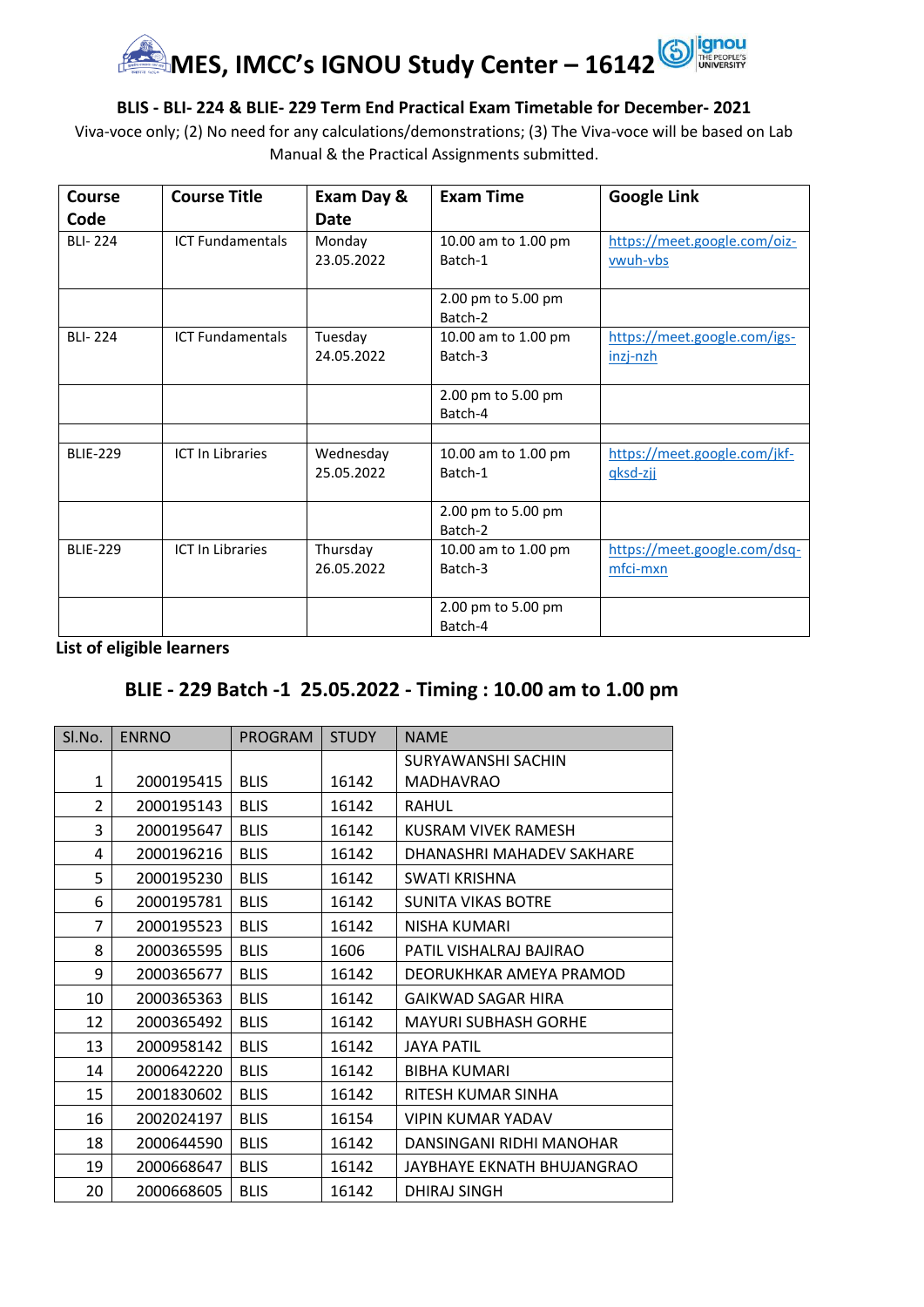| BLIE- 229 Batch -2 25.05.2022 - Timing: 2.00 pm to 5.00 pm |  |
|------------------------------------------------------------|--|
|------------------------------------------------------------|--|

|                |            |             |       | YADAV DEVENDRASINGH       |
|----------------|------------|-------------|-------|---------------------------|
| $\mathbf{1}$   | 2001481645 | <b>BLIS</b> | 16142 | <b>FULCHANDRA</b>         |
| $\overline{2}$ | 2000365548 | <b>BLIS</b> | 16142 | RANJITH KUMAR ARRURI      |
| 3              | 2001597466 | <b>BLIS</b> | 16142 | <b>SWATI RAJ</b>          |
| 4              | 2001181123 | <b>BLIS</b> | 16142 | <b>JYOTI</b>              |
| 5              | 2001989370 | <b>BLIS</b> | 16142 | HRIDESWEE KUMAR SHARMA    |
|                |            |             |       | KHANDAGALE SIDDHESHWAR    |
| 6              | 2002044378 | <b>BLIS</b> | 16142 | <b>BHARAT</b>             |
| 7              | 2001181611 | <b>BLIS</b> | 16142 | <b>MANINDER KUMAR</b>     |
| 8              | 2100594770 | <b>BLIS</b> | 1606  | RAUT AMIT MADHUKAR        |
| 9              | 2100595992 | <b>BLIS</b> | 1606  | KADAM AMOL KUNDLIK        |
| 10             | 2100782057 | <b>BLIS</b> | 1606  | RISHIKESH SHARMA          |
| 11             | 2102082807 | <b>BLIS</b> | 16142 | <b>SUJIT SEN</b>          |
| 12             | 2101121555 | <b>BLIS</b> | 16142 | <b>GOPAL SINGH</b>        |
| 13             | 2100595396 | <b>BLIS</b> | 16142 | KHANDIZOD MEENANATH ASHOK |
| 14             | 2100257737 | <b>BLIS</b> | 16142 | ASMA ZAHIRUDDIN SHAIKH    |
| 15             | 2101626362 | <b>BLIS</b> | 16142 | <b>DEEPALI TRIVEDI</b>    |
| 16             | 2101645059 | <b>BLIS</b> | 16142 | KANCHAN KISHORRAO MANKALE |
| 17             | 2100443496 | <b>BLIS</b> | 16142 | <b>SUMIT DABAS</b>        |
| 18             | 2101473788 | <b>BLIS</b> | 16142 | <b>RUBY KUMARI MANDAL</b> |
| 19             | 2101121112 | <b>BLIS</b> | 16142 | <b>BHOJ RAJ SINGH</b>     |
| 20             | 2100781214 | <b>BLIS</b> | 16142 | <b>VAIBHAV S KOVI</b>     |
|                |            |             |       |                           |

# **BLIE - 229 Batch -3 26.05.2022 - Timing : 10.00 am to 1.00 pm**

| $\mathbf{1}$   | 2100640448 | <b>BLIS</b> | 16142 | ASHWINI KESHAVRAO HARDAS      |
|----------------|------------|-------------|-------|-------------------------------|
| $\overline{2}$ | 2101120800 | <b>BLIS</b> | 16142 | RAKESH KUMAR MISHRA           |
| 3              | 2100285322 | <b>BLIS</b> | 16142 | SAURABH KUMAR                 |
| 4              | 2100171649 | <b>BLIS</b> | 16142 | POONAM SANJAY RANDHIR         |
| 5              | 2101121940 | <b>BLIS</b> | 16142 | NIRMAL SINGH                  |
| 6              | 2003621999 | <b>BLIS</b> | 1606  | MAHADEVI JALABA MANGARULE     |
| 7              | 2006438298 | <b>BLIS</b> | 1606  | SHATRUGHAN SHIVAJI KURNE      |
| 8              | 2004184445 | <b>BLIS</b> | 1610  | PATEL AASHUTOSH VIJAY         |
| 9              | 2002986478 | <b>BLIS</b> | 1610  | SONAR PIYUSH GANESH           |
| 10             | 2003133973 | <b>BLIS</b> | 16142 | <b>IRFAN SHABBER SHAIKH</b>   |
| 11             | 2003503928 | <b>BLIS</b> | 16142 | DESAI MUKTA PANDURANG         |
| 12             | 2003601020 | <b>BLIS</b> | 16142 | SABDE PRADIP TUKARAM          |
| 13             | 2005894499 | <b>BLIS</b> | 16142 | LABADE AMIT GAUTAM            |
| 14             | 2003656280 | <b>BLIS</b> | 16142 | <b>BHAGYASHRI ANANT PASTE</b> |
| 15             | 2005893830 | <b>BLIS</b> | 16142 | MUSALE ROHAN SHANTARAM        |
| 16             | 2003855127 | <b>BLIS</b> | 16142 | VITTHAL MAHADEV KAWADE        |
| 17             | 2003854305 | <b>BLIS</b> | 16142 | SANDEEP SINGH                 |
| 18             | 2006264030 | <b>BLIS</b> | 16142 | KADAMBARI ANANT DARADE        |
| 19             | 2006253519 | <b>BLIS</b> | 16142 | PANNA SHIRODKAR               |
| 20             | 2007068731 | <b>BLIS</b> | 16142 | <b>GOURAV TIWARI</b>          |
|                |            |             |       |                               |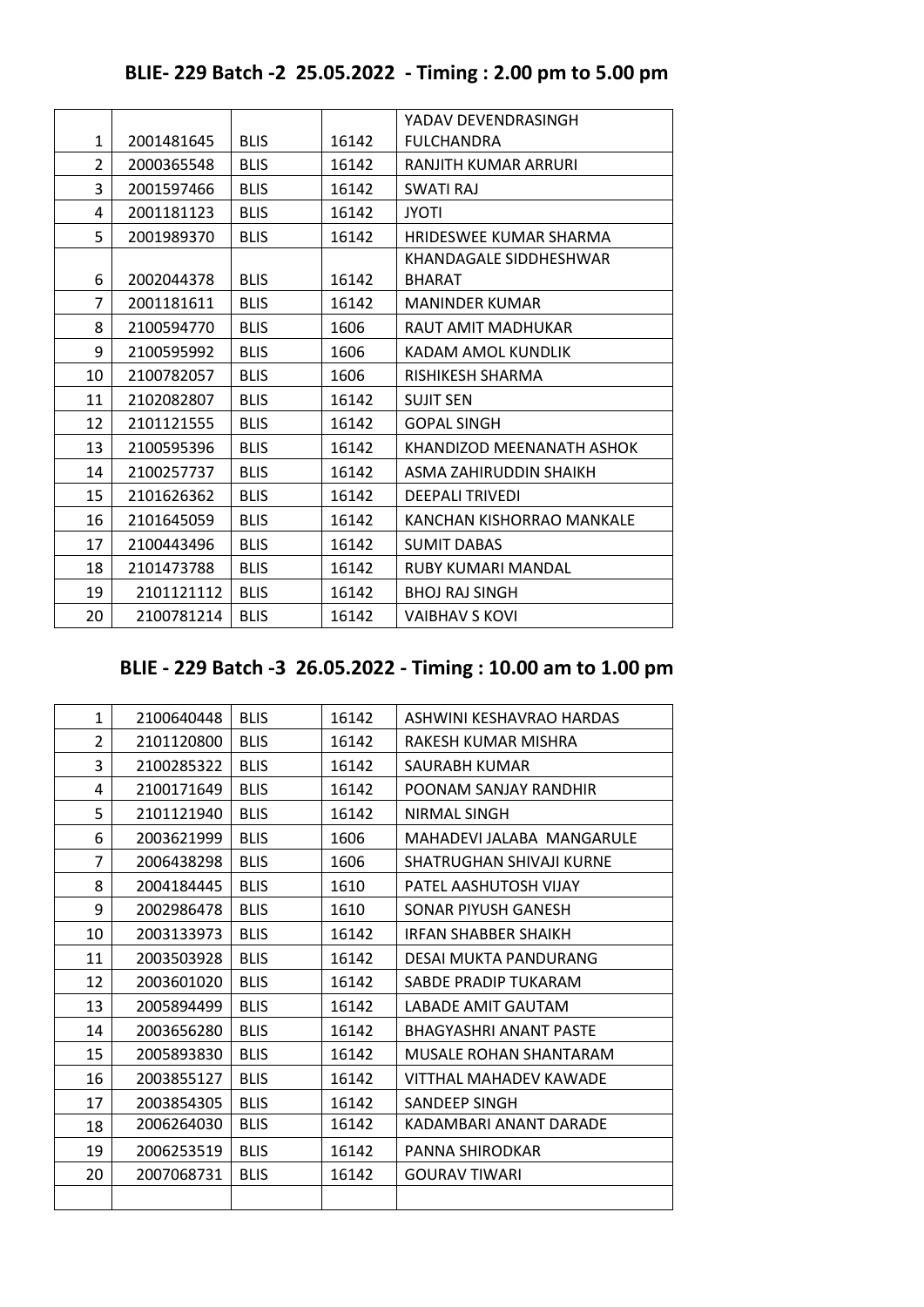### **BLIE- 229 Batch -4 26.05.2022 - Timing : 2.00 pm to 3.00 pm**

|              | 2002599951 | <b>BLIS</b> | 16142 | MONU KUMAR             |
|--------------|------------|-------------|-------|------------------------|
|              | 2002761384 | <b>BLIS</b> | 16142 | ABHIMANYU BHATIA       |
| $\mathbf{a}$ | 2002701528 | <b>BLIS</b> | 16142 | MONIKA NANDKISHOR VYAS |
|              | 2002804444 | <b>BLIS</b> | 16142 | MEENA PRASHANT KUMAR   |

### **BLI - 224 Batch -1 23.05.2022 - Timing : 10.00 am to 1.00 pm**

| SI.No.         | <b>ENRNO</b> | <b>PROGRAM</b> | <b>STUDY</b> | <b>NAME</b>                  |
|----------------|--------------|----------------|--------------|------------------------------|
| 1              | 2000195415   | <b>BLIS</b>    | 16142        | SURYAWANSHI SACHIN MADHAVRAO |
| $\overline{2}$ | 2000195143   | <b>BLIS</b>    | 16142        | <b>RAHUL</b>                 |
| 3              | 2000195647   | <b>BLIS</b>    | 16142        | KUSRAM VIVEK RAMESH          |
| 4              | 2000196216   | <b>BLIS</b>    | 16142        | DHANASHRI MAHADEV SAKHARE    |
| 5              | 2000195230   | <b>BLIS</b>    | 16142        | SWATI KRISHNA                |
| 6              | 2000195781   | <b>BLIS</b>    | 16142        | <b>SUNITA VIKAS BOTRE</b>    |
| 7              | 2000195523   | <b>BLIS</b>    | 16142        | NISHA KUMARI                 |
| 8              | 2000365595   | <b>BLIS</b>    | 1606         | PATIL VISHALRAJ BAJIRAO      |
| 9              | 2000365677   | <b>BLIS</b>    | 16142        | DEORUKHKAR AMEYA PRAMOD      |
| 10             | 2000365363   | <b>BLIS</b>    | 16142        | <b>GAIKWAD SAGAR HIRA</b>    |
| 12             | 2000365492   | <b>BLIS</b>    | 16142        | <b>MAYURI SUBHASH GORHE</b>  |
| 13             | 2000958142   | <b>BLIS</b>    | 16142        | <b>JAYA PATIL</b>            |
| 14             | 2000642220   | <b>BLIS</b>    | 16142        | <b>BIBHA KUMARI</b>          |
| 15             | 2001830602   | <b>BLIS</b>    | 16142        | RITESH KUMAR SINHA           |
| 16             | 2002024197   | <b>BLIS</b>    | 16154        | <b>VIPIN KUMAR YADAV</b>     |
| 18             | 2000644590   | <b>BLIS</b>    | 16142        | DANSINGANI RIDHI MANOHAR     |
| 19             | 2000668647   | <b>BLIS</b>    | 16142        | JAYBHAYE EKNATH BHUJANGRAO   |
| 20             | 2000668605   | <b>BLIS</b>    | 16142        | <b>DHIRAJ SINGH</b>          |

### **BLI- 224 Batch -2 23.05.2022 - Timing : 2.00 pm to 5.00 pm**

| $\mathbf 1$    | 2001481645 | <b>BLIS</b> | 16142 | YADAV DEVENDRASINGH FULCHANDRA |
|----------------|------------|-------------|-------|--------------------------------|
| $\overline{2}$ | 2000365548 | <b>BLIS</b> | 16142 | RANJITH KUMAR ARRURI           |
| 3              | 2001597466 | <b>BLIS</b> | 16142 | SWATI RAJ                      |
| 4              | 2001181123 | <b>BLIS</b> | 16142 | <b>JYOTI</b>                   |
| 5              | 2001989370 | <b>BLIS</b> | 16142 | HRIDESWEE KUMAR SHARMA         |
| 6              | 2002044378 | <b>BLIS</b> | 16142 | KHANDAGALE SIDDHESHWAR BHARAT  |
| 7              | 2001181611 | <b>BLIS</b> | 16142 | <b>MANINDER KUMAR</b>          |
| 8              | 2100594770 | <b>BLIS</b> | 1606  | RAUT AMIT MADHUKAR             |
| 9              | 2100595992 | <b>BLIS</b> | 1606  | KADAM AMOL KUNDLIK             |
| 10             | 2100782057 | <b>BLIS</b> | 1606  | RISHIKESH SHARMA               |
| 11             | 2102082807 | <b>BLIS</b> | 16142 | <b>SUJIT SEN</b>               |
| 12             | 2101121555 | <b>BLIS</b> | 16142 | <b>GOPAL SINGH</b>             |
| 13             | 2100595396 | <b>BLIS</b> | 16142 | KHANDIZOD MEENANATH ASHOK      |
| 14             | 2100257737 | <b>BLIS</b> | 16142 | ASMA ZAHIRUDDIN SHAIKH         |
| 15             | 2101626362 | <b>BLIS</b> | 16142 | <b>DEEPALI TRIVEDI</b>         |
| 16             | 2101645059 | <b>BLIS</b> | 16142 | KANCHAN KISHORRAO MANKALE      |